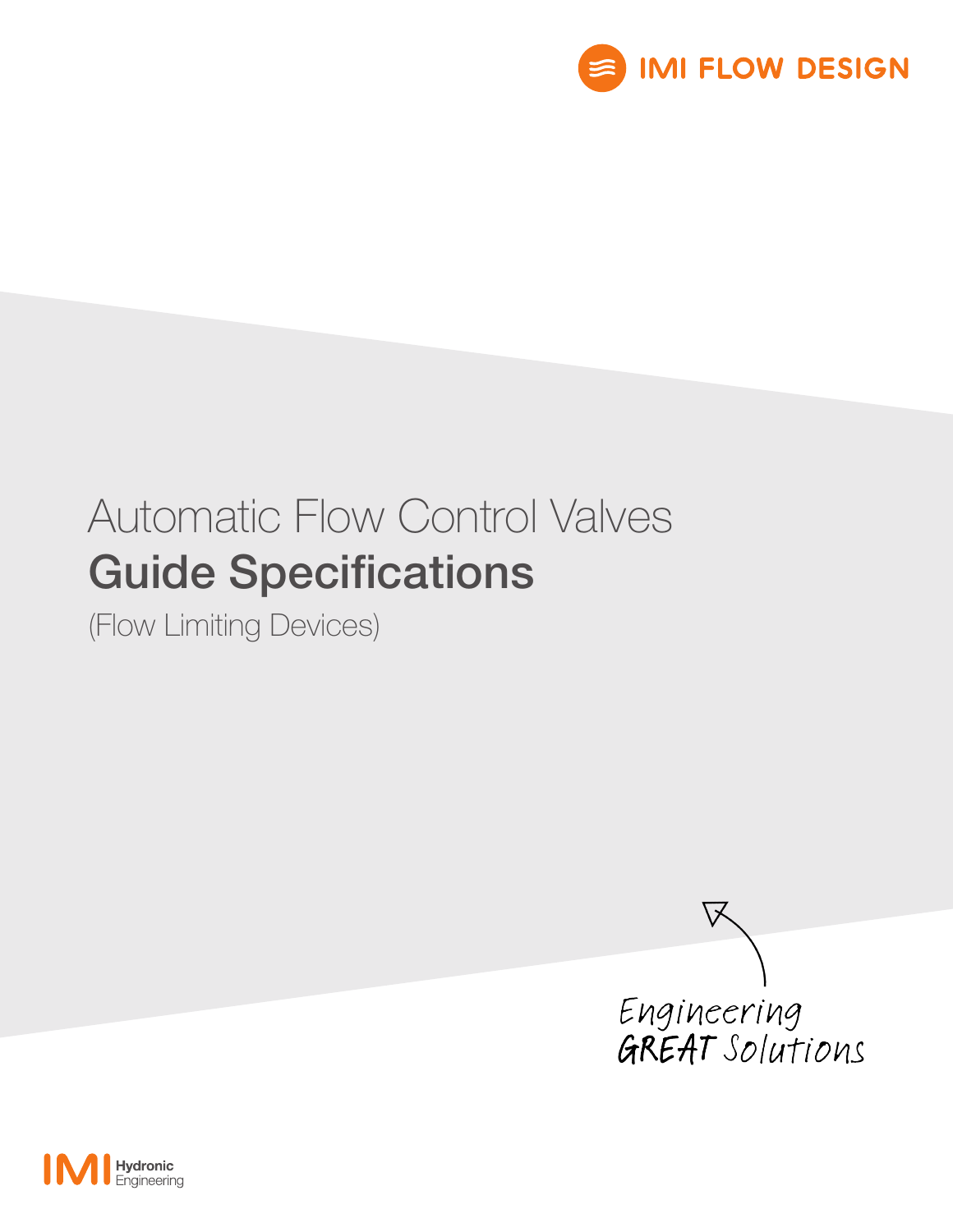# Automatic Flow Control Valves

### Guide Specifications

At the option of the mechanical contractor and with the approval of the Engineer, automatic flow limit fittings as manufactured by IMI Flow Design, Inc. (AutoFlow) or approved equal. These fittings shall be installed to regulate flow and provide shut-off services. When automatic flow limiters are installed with three-way control valves, a union and pressure/temperature port shall be on the entering line of the control valve. Valves shall have optional extended handles and test ports to clear insulation. IMI Flow Design, Inc. models are used hereinafter for descriptive purposes and shall be as follows:

#### A. Manufacturers

IMI Flow Design, Inc., Models AC, ACM, ICSS, YR, WB, WG, WR, WS and WT or approved equal.

#### B. Design

- 1. All automatic flow control devices shall be supplied by a single source. The system shall be fully engineered by the fitting supplier.
- 2. The GPM for the automatic flow control shall be factory set and shall automatically limit the rate of flow to within 5% of the specified GPM over at least 95% of the control valve range.
- 3. For 1/2" 2", the flow cartridge shall be removable from the Y-body housing without the use of special tools to provide access for the regulator change-out, inspection and cleaning without breaking the main piping. (Access shall be similar to that provided for removal of a Y or T- strainer screen).
- 4. PUMP HEAD REQUIREMENTS: The permanent pressure lost added to the pump head shall not exceed seven (7) feet of water column.
- 5. Each valve shall have two P/T ports, arranged to provide a reading of the differential pressure across the flow limiting mechanism.
- 6. Five-year product warranty and free first-year cartridge exchange, up to 10% of the total units ordered.

#### C. Material and Construction

- 1. Internal wear surfaces of the valve cartridge shall be 303 stainless steel.
- 2. The internal flow cartridge body shall have machined threads so the spring free height may be compensated for without the use of fixed shims. A crimped sheet metal design is not acceptable.
- 3. The internal flow cartridge shall be permanently marked with a code to identify the gpm and spring range.
- 4. For 1/2" 2" pipe size: An assembly shall consist of a Dezincification resistant brass (DZR) or bronze or Ametal Y-body, integral chrome plated brass-body ball valve, and "O" ring type union fitting and shall be IMI Flow Design Model AC or equal.
- 5. For 2 1/2" and larger flanged connection: Each valve body will be ductile iron body suitable for mounting wafer style between standard 150# or 300# flanges. Flange bolts and nuts shall be provided with each control valve. Fittings shall be IMI Flow Design Model WS or equal.

#### D. Testing and Ratings

All valves 1/2" to 2" shall be factory leak tested at 100 psi air under water. Minimum Ratings:

- 1. 1/2" through 2" pipe size: 400 PSIG at 250°F
- 2. 2 1/2" through 14" pipe size: 600 PSIG at 250°F.
- 3. 16" through 30" pipe size: 250 PSIG at 250°F

#### E. Flow Verification (Select one)

- 1. The differential pressure across the Automatic Flow Control Valve shall be measured for verification and to deter mine the amount of system over heading (excess pressure) or under pumping.
- 2. Flow shall be verified by measuring the differential pressure across the coil served or the wide-open control valve and calculating the flow based on the coil or valve CV.
- 3. A venturi shall be installed on the supply side of the coil to verify flow.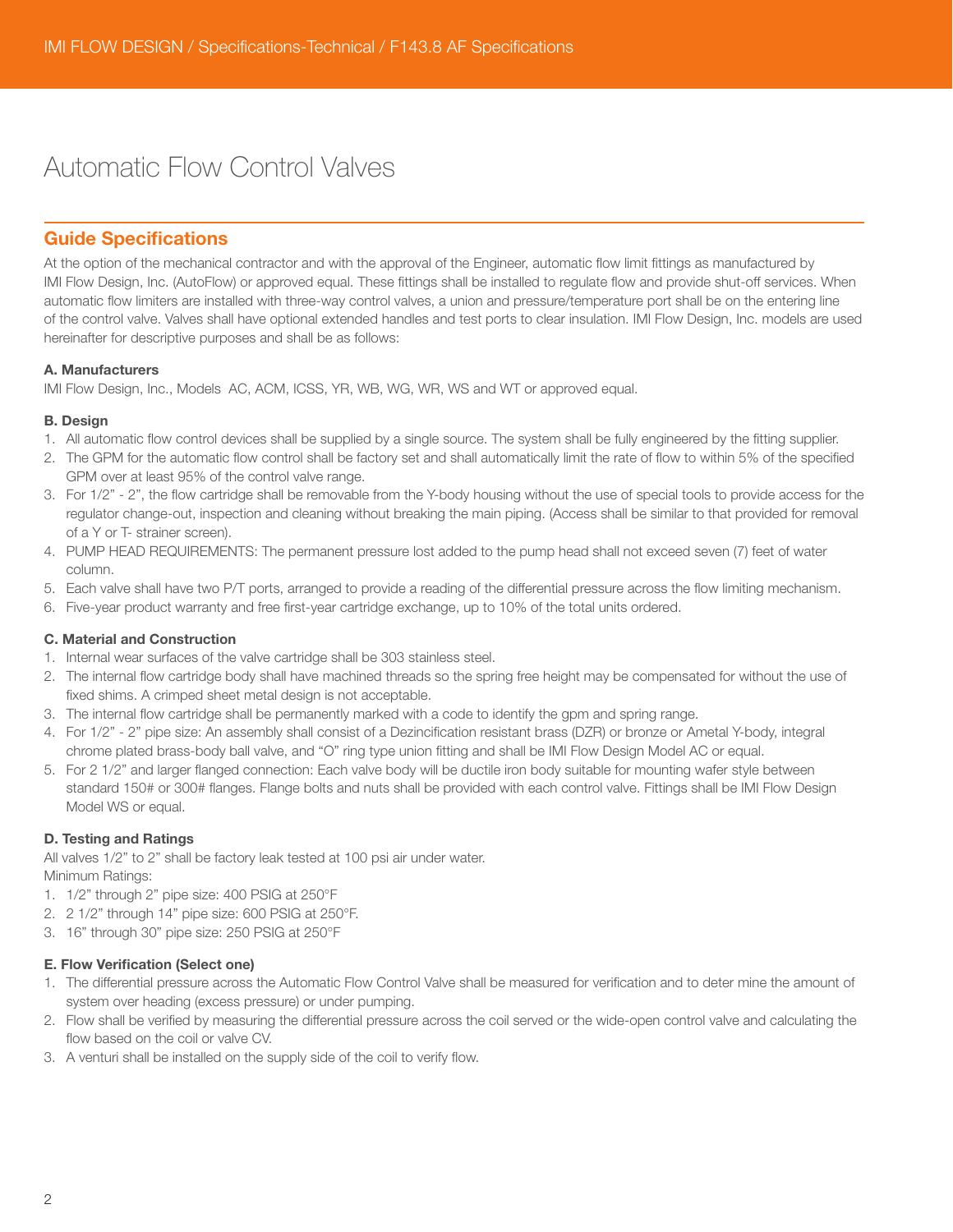## Automatic Flow Control Valves

## Guide Specifications

#### F. Test Kit

To verify flow and measure over heading (excess pressure), IMI Flow Design recommends AutoFlow Dual Hose Meter pressure test kit at an additional charge. The kit consists of a 4 1/2" gauge with three ball valves calibrated at 150 psi & 1000 kpa , two 10' hoses with shut-off valves and a pair of GA 18 std. P/T adapters.

#### G. Installation

- 1. Install automatic flow control valves on the return lines of coils as indicated on the plans. A balancing valve on supply side is not acceptable.
- 2. The standard ports and handles shall clear 1" thick insulation. Handle and port extensions are required for over 1" thick insulation. Do not insulate flow control valves used on heating coils.
- 3. Install, on the supply side of coils, a Y or a T-strainer (20 mesh) with brass blow down valve with 3/4" hose-end connection with cap. Inline (basket) strainer is not acceptable.
- 4. All valves shall be installed in accordance with manuafacturer's instructions.

#### H. Packaging

- 1. All fittings needed for each individual coil shall be shipped from the factory and labeled to indicate the appropriate terminal.
- 2. The packages for individual terminals shall further be grouped according to individual floors or regions of the building for easy routing to the appropriate location.

#### I. Quality Assurance

The pr oducer of automatic or manual balancing fittings shall have current ISO 9001 certification.